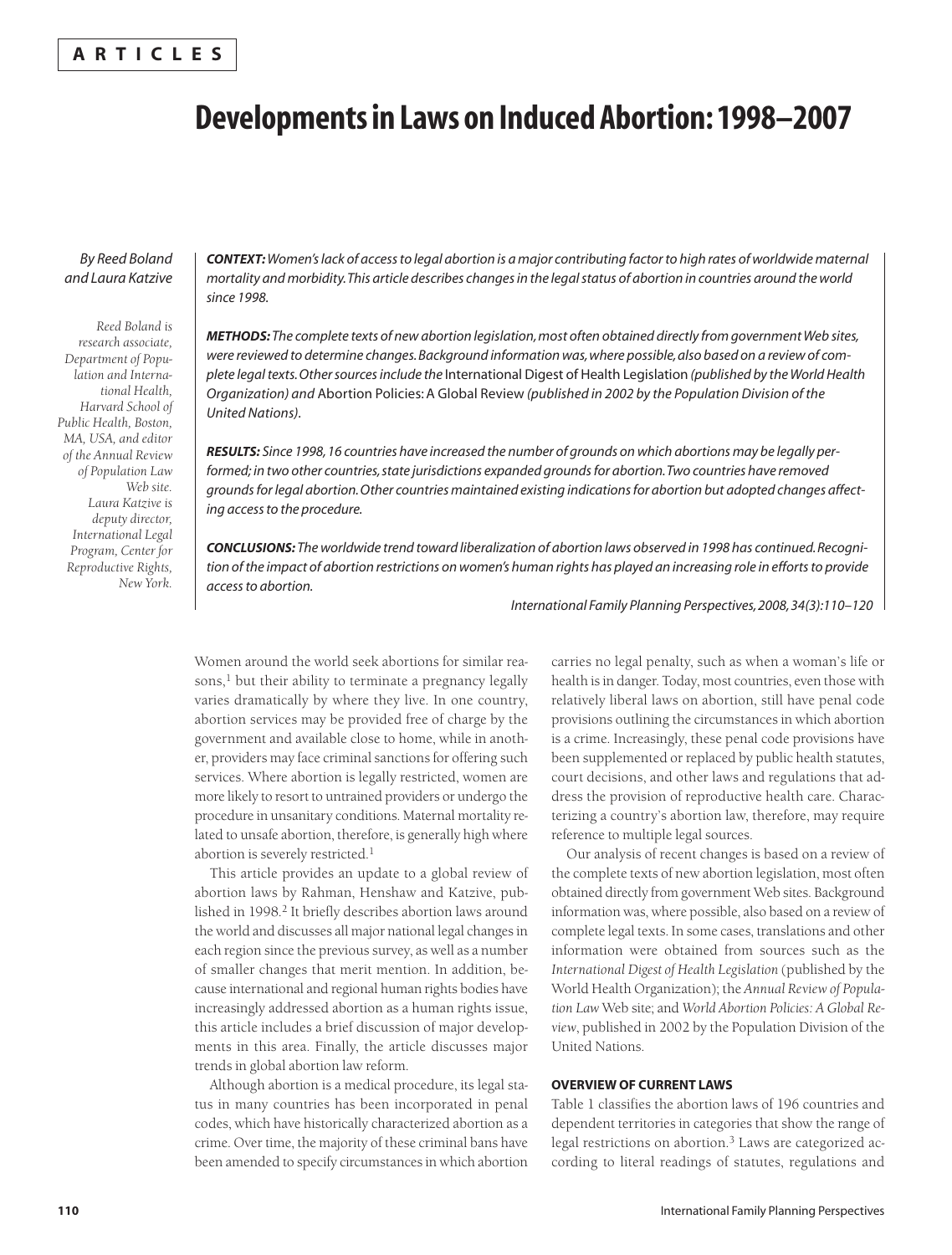#### *TABLE 1.Countries,by restrictiveness of abortion law,according to region,August 2008*

| Prohibited altogether or to save the woman's life                                                                                                                                                                                                                                                  | Physical and mental health (cont'd.)                                                                                                                                             |
|----------------------------------------------------------------------------------------------------------------------------------------------------------------------------------------------------------------------------------------------------------------------------------------------------|----------------------------------------------------------------------------------------------------------------------------------------------------------------------------------|
| THE AMERICAS AND THE CARIBBEAN                                                                                                                                                                                                                                                                     | EAST AND SOUTH ASIA AND THE PACIFIC                                                                                                                                              |
| Antiqua & Barbuda, Brazil (R), Chile (ND), Dominica, Dominican                                                                                                                                                                                                                                     | Hong Kong (F/I/R), Malaysia, Nauru, New Zealand (F/I), Samoa,                                                                                                                    |
| Republic, El Salvador (ND), Guatemala, Haiti, Honduras, Mexico* (F/R),                                                                                                                                                                                                                             | Thailand (F/R)                                                                                                                                                                   |
| Nicaragua (ND), Panama (F/R/PA), Paraguay, Suriname, Venezuela                                                                                                                                                                                                                                     | <b>EUROPE</b>                                                                                                                                                                    |
| CENTRAL ASIA, THE MIDDLE EAST AND NORTH AFRICA                                                                                                                                                                                                                                                     | Northern Ireland, Spain (F/R)                                                                                                                                                    |
| Afghanistan, Egypt, Iran (F), Iraq, Lebanon, Libya (PA), Oman, Syria (PA/                                                                                                                                                                                                                          | <b>SUB-SAHARAN AFRICA</b>                                                                                                                                                        |
| SA), United Arab Emirates (PA/SA), West Bank & Gaza Strip, Yemen                                                                                                                                                                                                                                   | Botswana (F/I/R), Gambia, Ghana (F/I/R), Liberia (F/I/R), Namibia (F/I/R),                                                                                                       |
| EAST AND SOUTH ASIA AND THE PACIFIC                                                                                                                                                                                                                                                                | Seychelles (F/I/R), Sierra Leone, Swaziland (F/I/R)                                                                                                                              |
| Bangladesh, Bhutan (I/R/X), Brunei Darussalam, Indonesia, Kiribati,                                                                                                                                                                                                                                | Physical and mental health, and socioeconomic grounds                                                                                                                            |
| Laos, Marshall Islands (U), Micronesia (U), Myanmar, Palau (U), Papua                                                                                                                                                                                                                              | THE AMERICAS AND THE CARIBBEAN                                                                                                                                                   |
| New Guinea, Philippines, Solomon Islands, Sri Lanka, Tonga, Tuvalu                                                                                                                                                                                                                                 | Barbados (F/I/R/PA), Belize (F), Saint Vincent & Grenadines (F/I/R)                                                                                                              |
| <b>EUROPE</b>                                                                                                                                                                                                                                                                                      | EAST AND SOUTH ASIA AND THE PACIFIC                                                                                                                                              |
| Andorra, Ireland, Malta, Monaco, San Marino                                                                                                                                                                                                                                                        | Australia*, Fiji, India (F/R/PA), Japan (SA), Taiwan (F/I/PA/SA)                                                                                                                 |
| SUB-SAHARAN AFRICA<br>Angola, Central African Rep., Congo (Brazzaville), Côte d'Ivoire, Dem.<br>Rep. of Congo, Gabon, Guinea-Bissau, Kenya, Lesotho, Madagascar,<br>Malawi (SA), Mali (I/R), Mauritania, Mauritius, Nigeria, Sao Tome &<br>Principe, Senegal, Somalia, Sudan (R), Tanzania, Uganda | <b>EUROPE</b><br>Cyprus (F/R), Finland (F/R/X), Iceland (F/I/R/X), Luxembourg (F/R/PA),<br>Great Britain (F)                                                                     |
| <b>Physical health</b>                                                                                                                                                                                                                                                                             | SUB-SAHARAN AFRICA                                                                                                                                                               |
| THE AMERICAS AND THE CARIBBEAN                                                                                                                                                                                                                                                                     | Zambia (F)                                                                                                                                                                       |
| Argentina (RM), Bahamas, Bolivia (I/R), Costa Rica, Ecuador (RM),<br>Grenada, Peru, Uruguay (R)                                                                                                                                                                                                    | Without restriction as to reason<br>THE AMERICAS AND THE CARIBBEAN<br>Canada (L), Cuba§ (PA), Guyana†, Puerto Rico*†, United States*,*† (PA)                                     |
| CENTRAL ASIA, THE MIDDLE EAST AND NORTH AFRICA                                                                                                                                                                                                                                                     | CENTRAL ASIA, THE MIDDLE EAST AND NORTH AFRICA                                                                                                                                   |
| Jordan, Kuwait (F/PA/SA), Morocco (SA), Qatar (F), Saudi Arabia (PA/SA)                                                                                                                                                                                                                            | Armenia§, Azerbaijan§, Bahrain§, Georgia§ (PA), Kazakhstan§, Kyrgyz-                                                                                                             |
| EAST AND SOUTH ASIA AND THE PACIFIC                                                                                                                                                                                                                                                                | stan§, Tajikistan§, Tunisia§, Turkey‡ (PA/SA), Turkmenistan§, Uzbek-                                                                                                             |
| Maldives (SA), Pakistan, Rep. of Korea (F/I/R/SA), Vanuatu                                                                                                                                                                                                                                         | <i>istan§</i>                                                                                                                                                                    |
| <b>EUROPE</b><br>Liechtenstein (X), Poland (F/I/R/PA)                                                                                                                                                                                                                                              | EAST AND SOUTH ASIA AND THE PACIFIC<br>Cambodia**, China (SS/L), Dem. People's Rep. of Korea (L), Mongolia§,<br>Nepal§ (SS), Singapore‡‡, Vietnam (L)                            |
| SUB-SAHARAN AFRICA                                                                                                                                                                                                                                                                                 | <b>EUROPE</b>                                                                                                                                                                    |
| Benin (F/I/R), Burkina Faso (F/I/R), Burundi, Cameroon (R), Chad (F),                                                                                                                                                                                                                              | Albania§, Austria**, Belarus§, Belgium**, Bosnia/Herzegovina§ (PA),                                                                                                              |
| Comoros, Djibouti, Equatorial Guinea (PA/SA), Eritrea (I/R), Ethiopia                                                                                                                                                                                                                              | Bulgaria§, Croatia§ (PA), Czech Rep.§ (PA), Denmark§ (PA), Estonia§,                                                                                                             |
| (F/I/R/X), Guinea (F/I/R), Mozambique, Niger (F), Rwanda, Togo (F/I/R),                                                                                                                                                                                                                            | Fmr. Yugoslav Rep. of Macedonia§ (PA), France**, Germany**, Greece§                                                                                                              |
| Zimbabwe (F/I/R)                                                                                                                                                                                                                                                                                   | (PA), Hungary§, Italy§§ (PA), Latvia§ (PA), Lithuania§, Moldova§,                                                                                                                |
| <b>Physical and mental health</b><br>THE AMERICAS AND THE CARIBBEAN<br>Colombia (F/I/R), Jamaica (PA), Saint Kitts & Nevis, Saint Lucia (I/R),<br>Trinidad & Tobago                                                                                                                                | Montenegro§ (PA), Netherlands*†, Norway§ (PA), Portugal‡ (PA),<br>Romania**, Russian Fed.§, Serbia§ (PA), Slovak Rep.§ (PA), Slovenia§<br>(PA), Sweden††, Switzerland§, Ukraine§ |
| CENTRAL ASIA, THE MIDDLE EAST AND NORTH AFRICA                                                                                                                                                                                                                                                     | <b>SUB-SAHARAN AFRICA</b>                                                                                                                                                        |
| Algeria, Israel (F/I/R/X)                                                                                                                                                                                                                                                                          | Cape Verde§, South Africa§                                                                                                                                                       |
| *Federal system; abortion law determined by states. In Australia and Mexico, state laws fall into different categories of restrictiveness. Classification reflects law                                                                                                                             |                                                                                                                                                                                  |

affecting largest number of people. †Gestational limit is eight weeks. ‡Gestational limit is 10 weeks. §Gestational limit is 12 weeks. \*\*Gestational limit is 14 weeks. ††Gestational limit is 18 weeks. ‡‡Gestational limit is 24 weeks. §§Gestational limit is 90 days. \*†Law does not limit previability abortions.*Notes:* The countries listed include independent states and, where populations exceed one million, semi-autonomous regions, territories and jurisdictions of special status. The table therefore includes Hong Kong, Northern Ireland, Puerto Rico, Taiwan and the West Bank and Gaza Strip. For gestational limits, duration of pregnancy is calculated from the first day of the last menstrual period, which is generally considered to occur two weeks prior to conception. Thus, statutory gestational limits calculated from the date of conception have been extended by two weeks. F=Abortion allowed in cases of fetal impairment. I=Abortion allowed in cases of incest. R=Abortion allowed in cases ofrape.RM=Abortion allowed in cases ofrape of a mentally disabled woman.X=Abortion allowed on additional enumerated grounds relating to such factors as the woman's age or capacity to care for a child. PA=Parental authorization required. SA=Spousal authorization required. SS=Sex-selective abortion prohibited. L=Law does not indicate gestational limit. ND=Existence of defense of necessity is in question. U=Law unclear. *Source:* reference 3.

court decisions, as opposed to accounts of how the law is applied in practice. It should be recognized, however, that laws that appear highly restrictive may be interpreted more liberally in practice. By the same token, grounds for legal abortion in some countries may have little practical effect because of a lack of willing abortion providers, the absence of appropriate facilities or severe social stigma attached to ending a pregnancy.

length in the 1998 review, <sup>2</sup> divides the world's countries into five categories. In the first category are countries whose laws either prohibit abortion entirely or permit it only to save a woman's life. Nearly 26% of the world's people live in the 68 countries in this category. While some countries in this group explicitly permit abortion to save a woman's life, such as Indonesia, Kenya and Venezuela, others do not. Of countries whose laws make no explicit exceptions, many have longstanding bans on abortion,

Our classification system, which is described at greater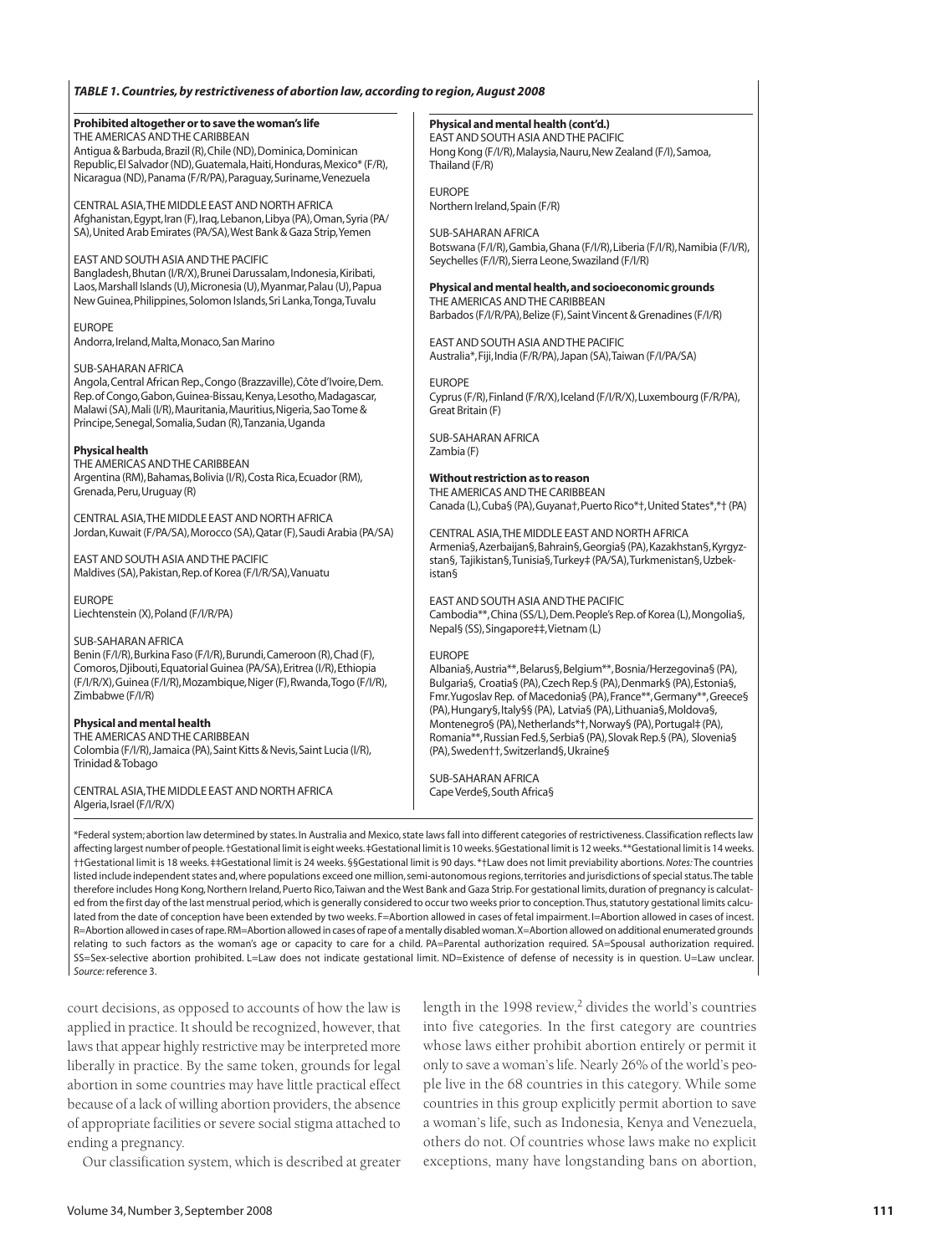such as Egypt, Haiti and the Philippines. The laws in these countries are generally interpreted in accordance with the general legal principle of "necessity," which provides a defense when an abortion is performed to save a woman's life. It is worth noting, however, that the necessity defense remains largely theoretical in many countries and may not shield providers from prosecution (although it may be presented to block a criminal conviction). Also included in this group are a handful of countries—including Chile, El Salvador and Nicaragua—that previously recognized limited grounds for legal abortion but have recently removed all exceptions from their penal codes, thus calling into question the availability of the necessity defense.

The second category includes countries whose laws permit abortion to protect a woman's physical health. Almost 10% of the world's people live in the 35 countries in this category, which include Cameroon, Pakistan and Peru. Many of these laws refer to abortion being permitted on "health" or "therapeutic" grounds, and could thus be interpreted broadly, in line with the World Health Organization's definition of health as a "state of complete physical, mental and social well-being and not merely the absence of disease or infirmity."<sup>4</sup> However, given the restrictive stance of many governments toward abortion, when a country's laws make no explicit mention of mental health, we have categorized it as protecting physical health only. In some cases, such laws require that the threatened injury to health be either serious or permanent.

Countries in the third category have laws that explicitly recognize threats to mental health as justification for abortion. Twenty-three countries, representing 4% of the world's population, have such laws; these countries include Botswana, Israel and Spain. Although abortion on mental health grounds must generally be approved by a medical professional, a number of factors may be taken into consideration to determine whether a pregnancy threatens a woman's mental health. Depending on a woman's background and circumstances, distress over a pregnancy resulting from rape or incest, a diagnosis of a severe fetal impairment or a pregnancy occurring outside of marriage may all be deemed sufficient grounds for an abortion under these laws. 5

Socioeconomic factors are explicitly recognized as grounds for abortion by countries in the fourth category. Fourteen countries, in which more than 20% of the world's people live, have laws that permit a medical provider to take a woman's social and economic circumstances into account when determining her eligibility for an abortion. Great Britain, India and Zambia are in this category.

Finally, the fifth category contains laws that permit abortion without restriction as to reason. Fifty-six countries, representing almost 40% of the world's people, have laws in this category. They include China, France, the Russian Federation and the United States.

As is discussed at greater length in the 1998 review of laws, the number of grounds on which abortion is legal is only one measure of a law's restrictiveness. Laws may limit women's access to the procedure by requiring the authorization of her spouse or guardian, narrowly defining the type of medical personnel who may perform an abortion, limiting the facilities in which the procedure may be provided, prohibiting abortion advertising, requiring a woman to undergo counseling intended to dissuade her from having an abortion or mandating delays between counseling and the procedure. Countries that generally fund medical care may deny funding for abortions deemed medically unnecessary. In addition, laws that permit abortion without restriction as to reason may impose short time limits on when an abortion may be performed without a doctor's authorization.

## **DEVELOPMENTS SINCE 1998**

Since 1998, 20 countries have made substantial changes in their abortion laws (Table 2). Sixteen countries added indications that moved them from one of our categories to another, or recognized rape, incest or fetal impairment as grounds for legal abortion. In contrast, only two added restrictions that moved them from one category to another. In two countries where abortion laws are made at the state level, significant liberalizations occurred in several states. Other countries (not shown) maintained existing indications for abortion but adopted changes affecting access to the procedure.

## **The Americas**

• Major changes. Latin America and the Caribbean have seen a number of significant changes since 1998, some that liberalize abortion laws and others that impose restrictions on abortion. The most notable liberalization occurred in Colombia in 2006. The Constitutional Court struck down the country's abortion prohibition on the grounds that its lack of explicit exceptions<sup>6</sup> failed to respect a woman's rights, including dignity, liberty, health and life. <sup>7</sup> Abortion is now permitted when a woman's life or health is endangered, as well as in cases ofrape, incest or severe fetal impairment. Later in 2006, the Colombian Ministry of Social Protection issued a regulation aimed at ensuring access to legal abortion services, regardless of a woman's ability to pay. Health authorities must guarantee an adequate number of abortion providers and may not cause unnecessary delays in the delivery of services, such as by requiring waiting periods, court approvals or authorization of multiple doctors.<sup>8</sup>

In Saint Lucia, in 2004, as part of a broader reform of the country's penal code, several indications for abortion were recognized. Abortion is now permitted when a pregnancy endangers the woman's life or physical or mental health, or is a result of rape or incest.<sup>9</sup> Under the former law, abortion was permitted only when performed "for purposes of medical or surgical treatment of a pregnant woman."10

The region has also seen the introduction of the most severe abortion law restrictions in the last 10 years. In 1998, a new penal code came into force in El Salvador that eliminated all exceptions to its prohibition of abortion.<sup>11</sup> Under the previous law, abortion was permitted to save a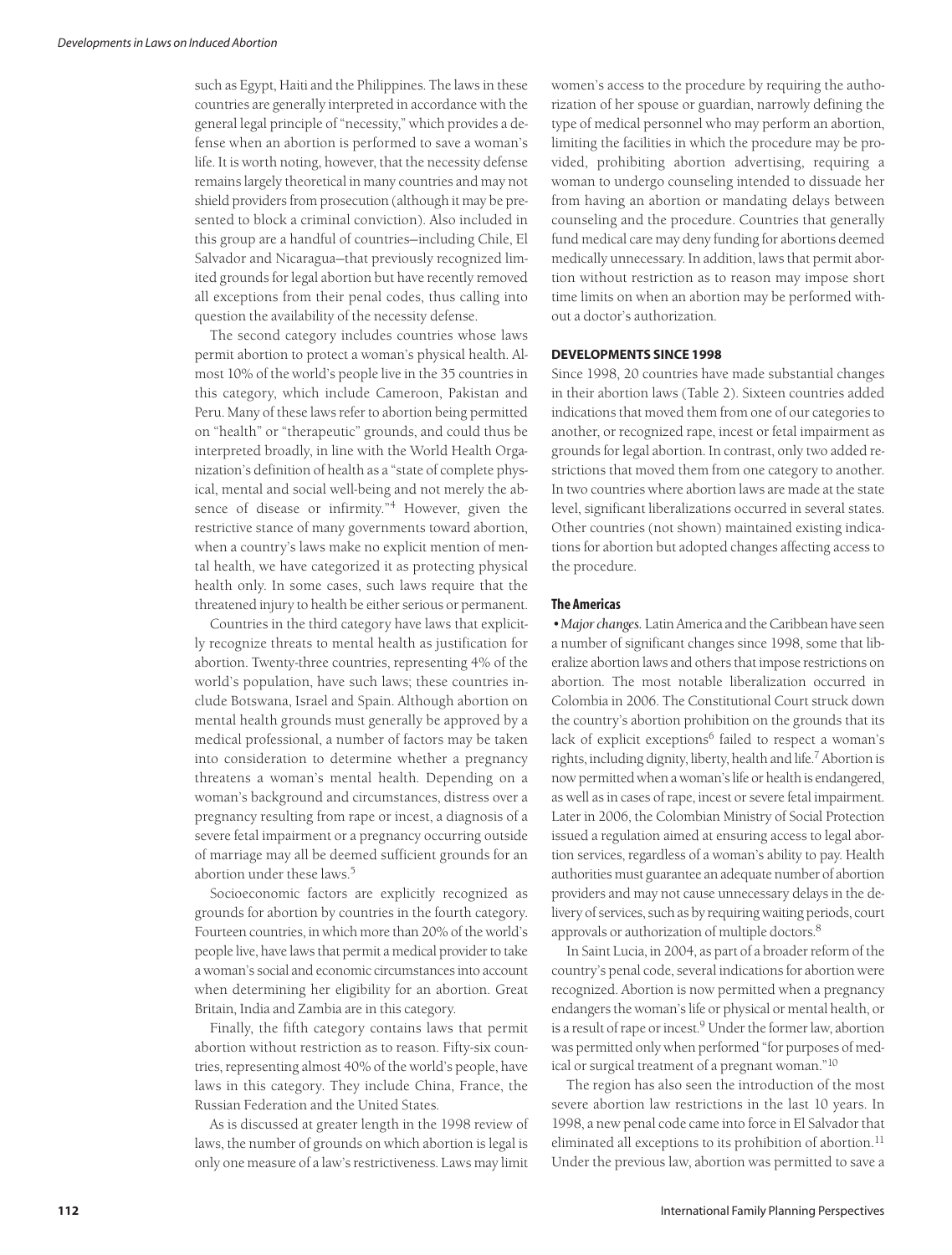woman's life and in cases of rape or fetal impairment. 12(p.137) In 2006, Nicaragua amended its penal code to eliminate all exceptions to its prohibition of abortion. 13 The new law removed the provision of the former penal code that allowed therapeutic abortions to be performed after the approval of three physicians and with the consent of the pregnant woman's spouse or nearest relative.<sup>14</sup>

*•Otherlegal developments.*In Mexico, where abortion law is determined by the states, several state legislative developments are significant. In 2007, Mexico's Federal District (Mexico City) amended its penal code to permit abortion without restriction as to reason during the first 12 weeks of pregnancy.<sup>15</sup> This change followed a series of major reforms in the Federal District over seven years. Earlier reforms had expanded grounds for abortion, created procedures for obtaining abortion in cases of rape and involuntary artificial insemination, and required the government to ensure that women could obtain abortions, free of charge, in public health facilities. 16,17 Providers were granted a limited right to refuse to perform abortions on grounds of conscience, as long as a woman's life or health was not in danger and the provider referred her to a doctor who was not a conscientious objector. The 2007 law built on these reforms by calling for education and outreach on sexual and reproductive health and rights, as well as provision of the full range of safe and effective contraceptive methods. Under the new law, services should be provided with sensitivity to the needs of diverse groups, especially young people and adolescents.

In addition, a number of other Mexican states with restrictive abortion laws, including Chihuahua, <sup>18</sup> Mexico State,<sup>19</sup> Morelos,<sup>20</sup> Baja California Sur<sup>21</sup> and Hidalgo,<sup>22</sup> added grounds on which abortion is permitted or not punishable, such as threats to a woman's health and fetal impairment. 23

Although laws are determined by the state, in 2006, Mexico's federal government issued a directive to all state health ministries, calling on them to ensure that their procedures for obtaining a legally authorized abortion were clearly defined. <sup>24</sup> This directive was issued following a friendly settlement entered into by Mexico before the Inter-American Commission on Human Rights in the case of Paulina. Paulina, a 13-year-old girl, was denied an abortion in Baja California after becoming pregnant as a result of rape, an indication for which abortion is legal in that state. The Mexican government, acknowledging that the denial violated Paulina's human rights, agreed to additional provisions, including reparations to Paulina, as well as a regulation in Baja California to ensure access to abortion in cases of rape. 25

Several other countries in Latin America, while not expanding grounds for legal abortion, put in place procedures aimed at making abortions safer. In 2004, Uruguay's Ministry of Public Health approved an advisory on measures to prevent unsafe abortion that emphasizes the need to provide patients with information that will allow them to make informed and responsible decisions. The strategy includes preabortion consultations where gynecologic and

#### *TABLE 2.Countries thatliberalized orrestricted their abortion law between January 1998 andDecember 2007*

| Region                                       | Country                                                         |
|----------------------------------------------|-----------------------------------------------------------------|
| <b>Liberalized</b><br>The Americas/Caribbean | Colombia, Mexico (multiple jurisdictions), Saint Lucia          |
| Central Asia/Middle East/North Africa        | Iran                                                            |
|                                              |                                                                 |
| East & South Asia/Pacific                    | Australia (multiple jurisdictions), Bhutan, Nepal,*<br>Thailand |
| Europe                                       | Portugal,* Switzerland*                                         |
| Sub-Saharan Africa                           | Benin, Chad, Ethiopia, Guinea, Mali, Niger, Swaziland,<br>Togo  |
| <b>Restricted</b><br>The Americas/Caribbean  | El Salvador, Nicaragua                                          |

 $\vert$  \*Abortion now available without restriction during the first trimester.

mental health services are provided, as well as postabortion care. <sup>26</sup> Ecuador used the enactment of a new health code in 2006 for the same purpose. The code authorizes health services to perform abortions that are legal under the penal code (threat to life or health and pregnancy resulting from the rape of a mentally disabled woman), and prohibits them from refusing to care for women who are in the course of an abortion or who have had a spontaneous abortion, as diagnosed by a professional. <sup>27</sup> In 2005, in Brazil, which permits abortion only to save the life of the pregnant woman and in cases of pregnancy resulting from rape, the Ministry of Health adopted detailed regulations clarifying for physicians—and for pregnant women—the procedural requirements for performing a legal abortion. 28

Finally, in a move toward restrictiveness, the United States Supreme Court, in a 2007 ruling, upheld the Partial-Birth Abortion Ban Act of 2003. <sup>29</sup> Although the law's definition of the nonmedical term "partial-birth abortion" is vague and potentially far-reaching, the Supreme Court interpreted the ban narrowly to apply only to a single second-trimester procedure, intact dilation and evacuation. Weighing Congress's interest in protecting fetal life against women's health forthe first time, the Court upheld the ban despite its lack of an exception to safeguard a woman's health.

## **East and South Asia and the Pacific**

*•Majorchanges.* In East and South Asia and the Pacific, all changes liberalized abortion laws.\* The most significant reform in this region occurred in Nepal in 2002. Previ-

<sup>\*</sup>Because of concern about an imbalance in birthrates between girls and boys, several Asian countries, including China, India and Vietnam, approved laws and regulations in the 1990s to ban the use of ultrasonography and other techniques to identify fetal gender for the purpose of sexselective abortion. In 2002, China, in its Population and Family Planning Law, specified that, in addition to sex determination, the performance of "sex-selective pregnancy termination for nonmedical purposes"wasitself prohibited.Although abortion remains available on request, and the law places no associated restrictions or requirements on providers or women seeking abortions, this change does signal the government's continuing concern over the population's growing gender imbalance (source:Population and Family Planning Law, Dec. 29, 2001, art. 35, <http://www. unescap.org/esid/psis/ population/database/poplaws/ law\_china/ch\_ record052.htm#chapter5>,accessed Aug.24,2008).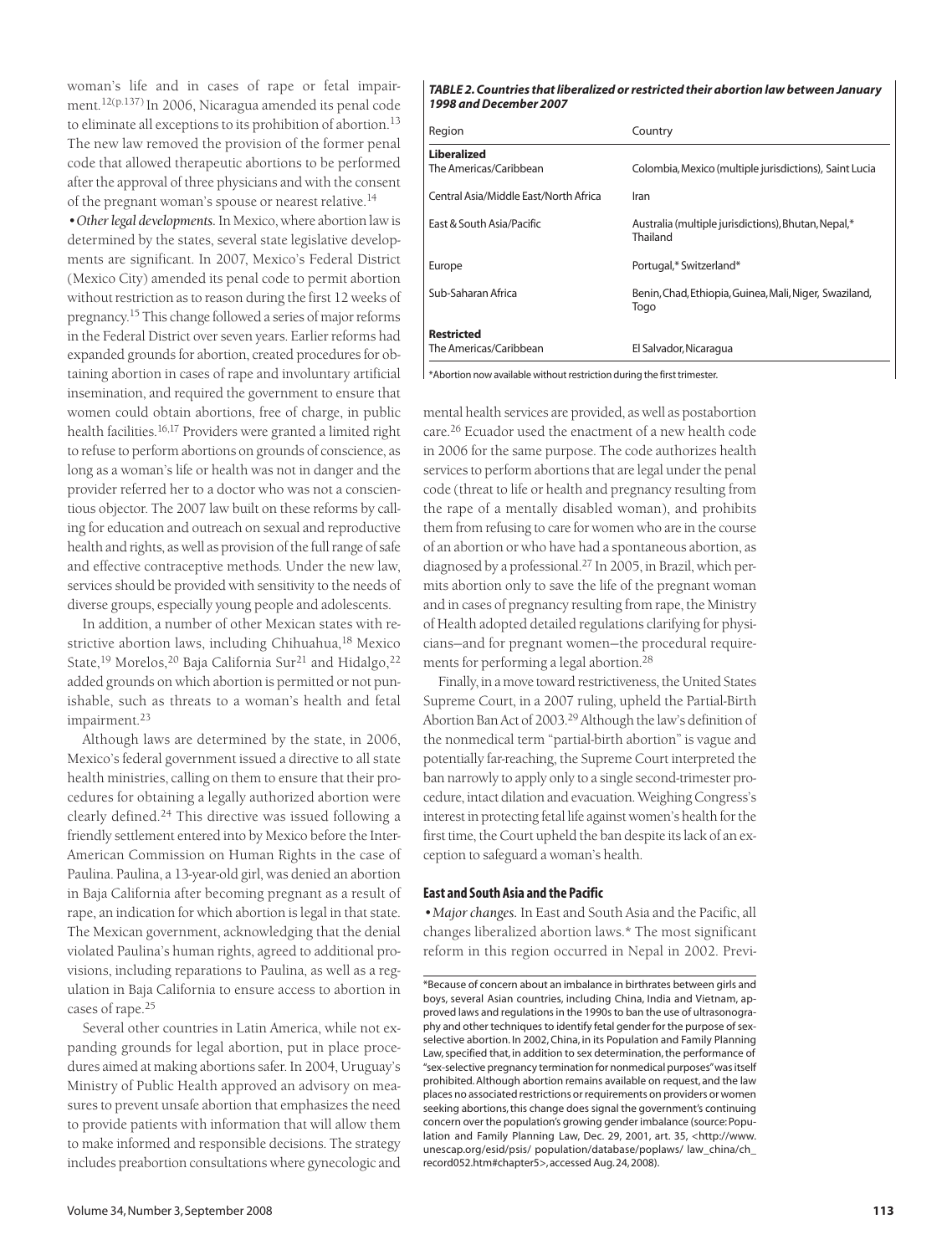ously, although the legal code provided that abortion was a crime "except while doing something for the purpose of welfare,"<sup>30</sup> the law was interpreted to prohibit abortion under all circumstances. Abortion law reform came as part of comprehensive legislation aimed at ending discrimination against women in the country's national legal code. Public awareness of the country's high rates of maternal mortality, as well as the fact that women were being imprisoned for having illegal abortions, created pressure on the parliament to liberalize the law.<sup>31,32</sup> Under the amended legal code, abortion is now permitted at a woman's request during the first 12 weeks of pregnancy, and thereafter in cases of rape or incest or fetal impairment, or if there is a threat to the woman's life or physical or mental health. <sup>33</sup> The amended legal code bans abortions performed for the purpose of sex selection.

Abortion law reform also occurred in Bhutan, a country that previously lacked a formal law on abortion but was thought to permit only life-saving abortions. 12(p.61) In 2004, as part of a national drive to strengthen democratic institutions and social conditions, 34,35 Bhutan approved its first penal code, which includes provisions on abortion. Abortion is now permitted in three cases: to save the life of the pregnant woman, when the pregnancy is the result of rape or incest, and when the pregnant woman is of unsound mental condition. 36

In Thailand, after decades of failed attempts by parliament to relax restrictions on abortion, the Thai Medical Council issued regulations under Thai law that interpret the abortion provisions of the penal code in a manner that increases access to the procedure.<sup>37</sup> Under the penal code, abortions are allowed in two situations: when "necessary" for the health of the pregnant woman and when the pregnancy is the result of a sexual offense. <sup>38</sup> Before the issuance of the new regulations, health was usually defined as physical health only, rather than physical and mental health. The regulations make clear that abortions are permitted not only to preserve a woman's physical health, but also to protect her mental health. In addition, threats to mental health include "severe stress" caused by a diagnosis of a serious fetal disability or genetic disease.

*•Other legal developments*. In 2002, India modified its Medical Termination of Pregnancy Act to remove bureaucratic barriers that restricted access to abortion. <sup>39</sup> It delegated powers to the local government to approve places for the medical termination of pregnancy, rather than requiring the central government to do so. Abortion remains legal on socioeconomic grounds.

As in Mexico, significant developments occurred in Australia at the state and territory level. Until 1998, abortion was permitted on varying grounds in different states, but in no state was it available on request. 40,41 This situation changed in 1998 when Western Australia amended its

Health Act to permit abortions without restriction as to reason through the 20th week of pregnancy, and thereafter in cases of fetal impairment or when there is a threat to the life or health of the woman. <sup>42</sup> Previously, abortions could be performed "if reasonable" for the preservation of the pregnant woman's life. <sup>43</sup> In 2002, the Australian Capital Territory went further, removing abortion entirely from its penal code. <sup>44</sup> Now abortions are legal if performed by a medical practitioner in an approved facility, as provided in the Medical Practitioners (Maternal Health) Act. <sup>45</sup> Previously, the law was understood to permit abortion to prevent a serious danger to the life or physical or mental health of the pregnant woman, taking into consideration socioeconomic factors. Finally, the state of Tasmania amended its abortion law in 2001 to allow abortions when two registered medical practitioners certify that continuing the pregnancy would involve greater risk of injury to the physical or mental health of the pregnant woman than if the pregnancy were terminated. <sup>46</sup> In assessing the risk, they may take account of any matter they consider to be relevant. Previously, the law was unclear, although it was generally presumed that some abortions were permitted. 47

In 2002, the Vietnamese Ministry of Health adopted National Standards and Guidelines for Reproductive Health Care Services. <sup>48</sup> These guidelines set standards for service delivery, indicating, for example, that vacuum aspiration abortions may be performed by midwives, as well as doctors and assistant doctors. These abortions may be performed at the central level, but also at the provincial and district levels; in the first six weeks of pregnancy, abortions may be performed within the commune, the most local tier of the health system. In addition, the guidelines give detailed information on the use of medication abortion, following up on the country's registration of mifepris-tone earlier that year. 49

#### **Europe**

*•Majorchanges.* While major changes in this region had a liberalizing effect, other legal developments were mixed. Two countries, Portugal <sup>50</sup> and Switzerland, <sup>51</sup> reformed their abortion laws significantly, bringing them within the mainstream of abortion laws in the region. Both reforms occurred after national referendums,\* following years of advocacy by proponents of reform. In 2007, Portugal made abortion legal without restriction as to reason until the 10th week of pregnancy and thereafter in cases of fetal impairment, when the pregnancy resulted from a crime against sexual freedom or self-determination, or when the pregnancy is a threat to the woman's life or physical or mental health. <sup>52</sup> Previously, the law permitted abortion only when a woman's life and physical or mental health were in danger and in cases of rape or fetal impairment. 53 In 2002, Switzerland made abortion legal without restriction as to reason during the first 12 weeks of pregnancy, and thereafter when the pregnancy is a threat to the woman's life or physical or mental health. <sup>54</sup> Previously, the law permitted abortion only on broad health grounds. 55

<sup>\*</sup>Although the Portuguese referendum to approve liberalization of the abortion law failed for lack of voter turnout, a clear majority of voters had favored reform.This result was cited as justification for reform by the national parliament (source: reference 50).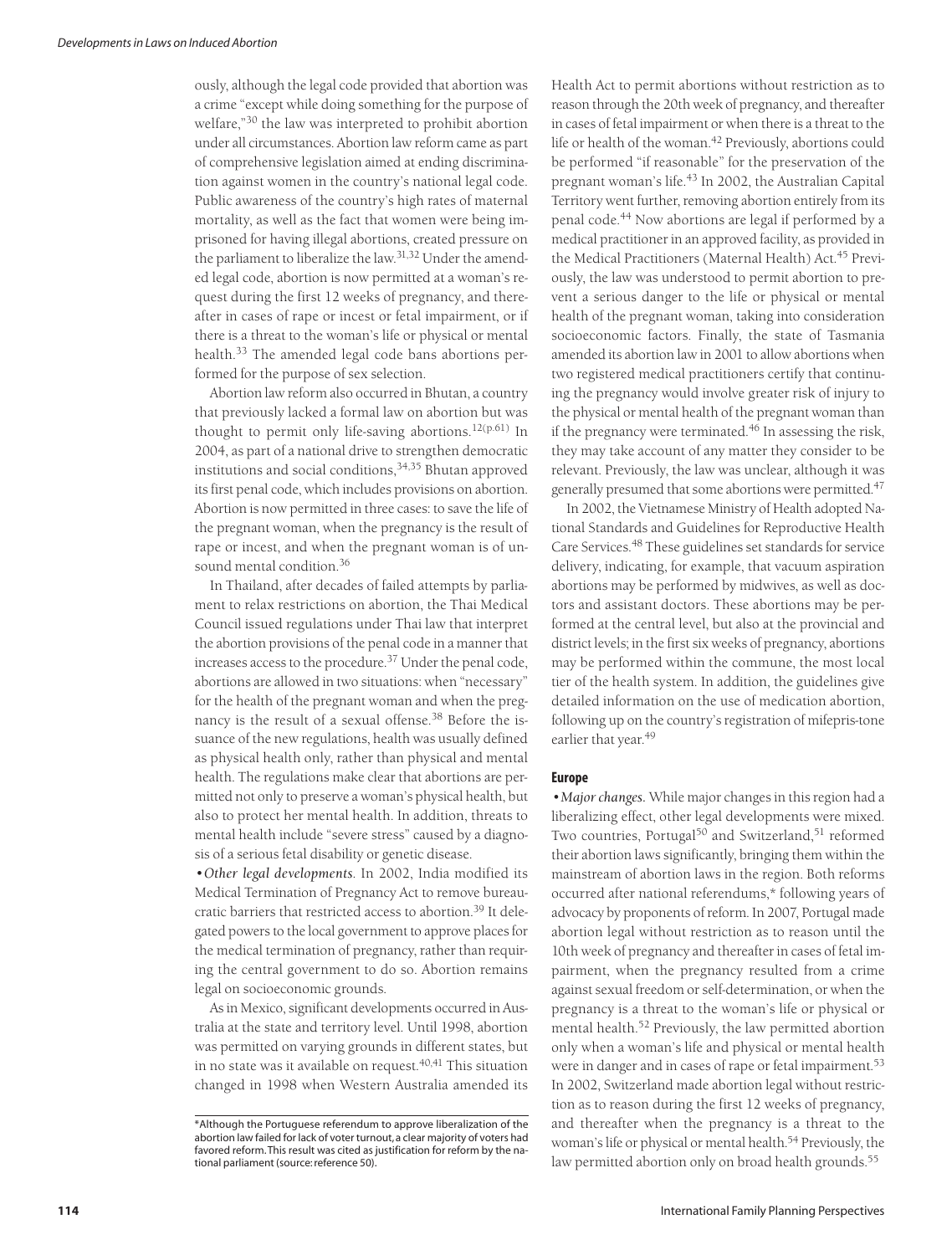*•Other legal developments.* In 2001, France took steps to make abortion more accessible by extending the gestational period during which abortion is legal without restriction as to reason from 12 weeks to 14 weeks.\*56 It also removed a parental consent requirement for minors, requiring instead that minors be accompanied by an adult of their choosing.

Two other Western European countries, Denmark<sup>57</sup> and Sweden, <sup>58</sup> amended their laws to increase access to abortion. These countries removed restrictions on the ability of nonresidents to obtain abortions in their countries. Both countries already permitted abortions without restriction as to reason in early pregnancy.

In 2005, Northern Ireland's highest court found that the health ministry had a duty to ensure that medical practitioners and women seeking abortions were adequately informed of the conditions under which abortions could be legally performed. Although guidelines developed by the ministry in response to the judgment have not yet been released, the court's decision is aimed at making abortion more accessible in Northern Ireland. 59

Abortion restrictions have been adopted in East and Central European countries, but all of these countries remain in the least restrictive category. Since 1998, two countries have placed greater procedural restrictions on women seeking abortions. In Hungary, following a 1998 Constitutional Court decision declaring part of the abortion law unconstitutional, the parliament in 2000 enacted a new law that requires a woman seeking an abortion to undergo two counseling sessions intended to dissuade her from having an abortion and restricts funding for abortion to those performed because of medical indications and in cases of rape. 60–62 Similarly, Latvia approved a new abortion law in 2002<sup>63</sup> and issued new regulations in 2003<sup>64</sup> that require a woman to receive counseling regarding the moral aspects of pregnancy termination, possible medical complications and the possibility of preserving the life of the unborn child. A three-day waiting period follows counseling and during that time, the woman must be "repeatedly"informed of all possible complications resulting from the termination of the pregnancy. An abortion must be performed in an inpatient medical facility and, if the pregnant woman is younger than 16, she must receive the consent of a parent or guardian.

Finally, a decree issued by the Russian Federation in 2003 restricts the circumstances under which women may legally obtain abortions on social grounds from the end of the 12th week until the beginning of the 22nd week of pregnancy. <sup>65</sup> The decree reduces from 12 to four the number of social conditions under which abortion is legal during this period†—when the pregnancy results from rape, when the pregnant woman is incarcerated, when the husband suffers from certain disabilities or dies during the pregnancy, and when the pregnant woman has been deprived of parental rights. Eliminated are indications that are based on the pregnant woman's income, unmarried status, unemployment, refugee status or number of children, among others.

#### **North Africa and theMiddle East**

• Major changes. One major development occurred in this region in the last 10 years. In 2005, Iran enacted a law that allows abortions during the first four months of pregnancy in cases of fetal impairment and when a disease endangers the life of the pregnant woman. <sup>66</sup> This marks the first change in abortion law since a new penal code, based on Islamic law, was enacted following the Revolution of 1989. Under that code, abortions were prohibited with no explicit exceptions. 67

### **Sub-Saharan Africa**

*•Majorchanges.* In the last 10 years, this region has seen a wave of legislative reform in the area of reproductive health, affecting the abortion laws of six West African francophone countries. The impetus for these changes was a series of regional meetings that brought together legislators, government officials and other interested parties from a number of West African countries. Participants drafted a model law to help legislators address various reproductive health issues. <sup>68</sup> It codified many of the provisions adopted in 1994 in the Programme of Action of the International Conference on Population and Development (ICPD), as well as other international instruments.

Using this model law as a framework, six countries enacted laws that increase the legal availability of abortion. ‡69 Abortion is now legal in Benin,<sup>70</sup> Guinea<sup>71</sup> and Togo<sup>72</sup> when continuance of the pregnancy endangers the life or health of the pregnant woman, when the pregnancy is the result of rape or incest, and when the fetus is affected by a very serious condition. Previously, abortion was considered legal in Benin<sup>73</sup> and Togo<sup>74(pp. 131-132)</sup> only to save a woman's life, and in Guinea only to save a woman's life and protect her health. 75

Chad76 and Niger77 now also permit abortion to protect a woman's health, but both exclude rape and incest as grounds for abortion. Previously, abortion was considered legal only to save the pregnant woman's life in both countries78,79 Finally, in Mali, an abortion may be performed when the pregnancy endangers a woman's life and when the pregnancy is the result of rape or incest. <sup>80</sup> Previously, abortion was considered legal only to save the life of a pregnant woman. 81

†Decree No. 485 of Aug. 11, 2003, voids Decree No. 567 of May 8, 1996, which listed eight additional indications for legal abortion from the end of the 12th week until the beginning of the 22nd week of pregnancy.

‡Although Burkina Faso also enacted reproductive health legislation in 2005 that permits abortion when continuance of the pregnancy endangers the life or health of the pregnant woman, when the pregnancy is the result of rape or incest, and when the fetus is affected by a very serious condition at the time of diagnosis, it had already amended its penal code to the same end in 1996. See Burkina Faso, Law No. 049 of Dec. 21, 2005/AN, <http://www.legiburkina.bf/jo/jo2006/no%5F19/Loi\_AN\_2005\_00021.htm>, accessed June 15,2008.

<sup>\*</sup>Gestational age in French legislation is calculated from the presumed date of conception, two weeks after the first day of a woman's last menstrual period.To be consistent with the descriptions of other laws cited in this article, which consider pregnancy to start at the beginning of a woman'slast menstrual period,France's gestational age limit has been extended by two weeks.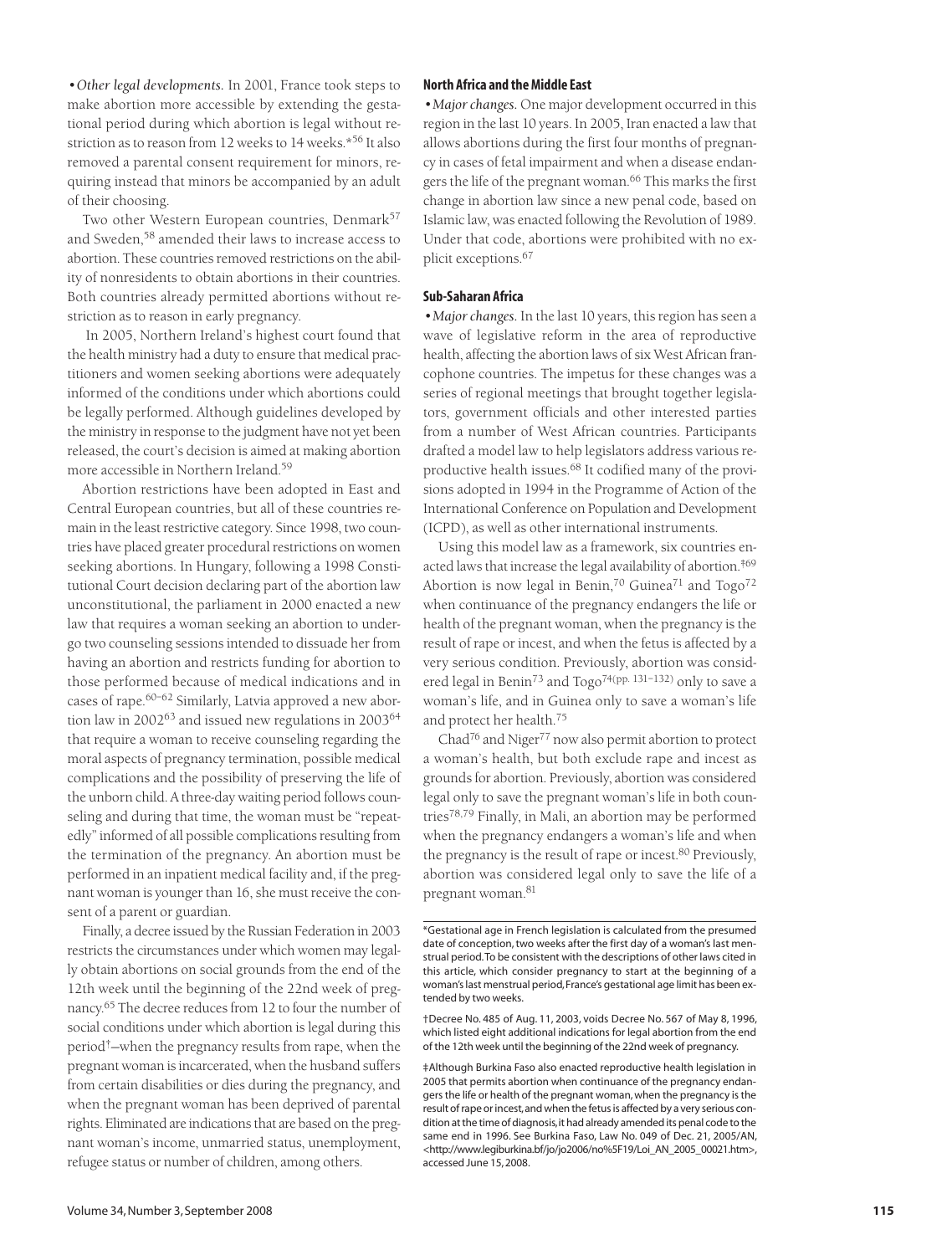Two additional reforms occurred in the region, independent of regional campaigns. In Ethiopia in 2005, a new penal code was adopted to bring criminal law into accord with the democratic principles contained in Ethiopia's new constitution and international conventions that Ethiopia had ratified. <sup>82</sup> An abortion is now allowed when the pregnancy is the result of rape or incest, when continuance of the pregnancy would endanger the life or health of the pregnant woman, or when the fetus has an incurable and serious impairment. Abortions are also permitted for one limited social reason—when the pregnant woman, owing to a physical or mental infirmity or her status as a minor, lacks the capacity to bring up the child. Previously, abortions were legal only to save the pregnant woman's life or preserve her health or in cases of rape. <sup>83</sup> In 2005, the Ministry of Health issued guidelines for the implementation of these new penal code provisions. <sup>84</sup> To ensure abortion access, the guidelines require an abortion to be performed within three days of a request, allow medication abortions and permit midwives and midlevel providers to carry out abortions. They also provide that a minor seeking an abortion need not present proof of age.

Finally, abortion law reform in Swaziland has been brought about, not through the amendment of criminal laws, but in the unusual framework of a new constitution, which was designed, in part, to improve the human rights of women under the law. An abortion may now be performed on therapeutic grounds if a doctor certifies that continued pregnancy will endanger the life of the woman or constitute a serious threat to her physical or mental health, that there is serious risk that the fetus suffers from a physical or mental impairment that would lead to an irreparable and serious disability, that the pregnancy resulted from unlawful sexual intercourse with a mentally disabled woman, or that the pregnancy is the result of rape or incest. <sup>85</sup> Previously, abortion was governed by unwritten Dutch-Roman common law and generally presumed to be allowed only to save the life of the pregnant woman.<sup>74(p. 112)</sup> *•Other legal developments.* In 2004, South Africa amended its Choice on Termination of Pregnancy Act to increase access to abortion. The amendment permits registered nurses, as well as medical practitioners and registered midwives, to perform abortions during the first 12 weeks of pregnancy. <sup>86</sup> It also decentralizes regulatory authority over abortion facilities, allowing facilities to be approved by provincial officials rather than by the Ministry of Health, and exempting certain facilities from established requirements. Though the amendment was struck down on procedural grounds in 2006, it was readopted in early 2008. 87,88

#### **InternationalLegal Developments**

Increasingly, international human rights bodies have addressed the impact of abortion restrictions on women's human rights. Although not all conventions and decisions of these bodies have yet been incorporated into national abortion laws, they impose duties on governments to

change their laws. The first major development on this front occurred in 2003 when the African Union adopted the Protocol to the African Charter on Human and People's Rights on the Rights of Women in Africa. <sup>89</sup> Article 14(2) of the protocol provides that"State Parties shall take all appropriate measures to…protect the reproductive rights of women by authorising medical abortion in cases of sexual assault, rape, incest, and where the continued pregnancy endangers the mental and physical health of the mother or the life of the mother or the foetus." As of 2007, 21 countries had ratified or acceded to the protocol. Although there are few direct means of forcing countries that have ratified the protocol to implement its provisions, they nonetheless have committed themselves publicly to at least bring their laws into compliance.

In addition, abortion has been the subject of recent major decisions of international legal bodies. In 2005, the United Nations Human Rights Committee held in *KL v. Peru*<sup>90</sup> that the denial of an abortion to a 17-year-old girl carrying an anencephalic fetus violated various rights under the *International Covenant on Civil and Political Rights,* including the right to be free from inhumane and degrading treatment, the right to privacy and the rights of minors to special protections. <sup>91</sup> Similarly, in 2007, the *European Court of Human Rights* ruled that Poland had violated the right to privacy of a pregnant woman under the European Convention on Human Rights by failing to provide her with effective procedures for appealing her physicians' refusal to perform an abortion. <sup>92</sup> Under Polish law, she should have been entitled to an abortion on health grounds because her pregnancy subjected her to a serious risk of blindness.

### **DISCUSSION**

## **Liberalizing Trend**

The last 10 years have seen a clear trend toward liberalization of abortion laws. This means that more countries have broadened the grounds on which abortion may be performed legally or have adopted measures to make the procedure more accessible. Only a handful of countries have increased restrictions on access to abortion since 1998. Although liberalization of abortion laws and regulations has taken place all over the world, restrictions have increased in the Americas and in East and Central Europe.

The trend toward liberalization of laws should not mask the very real threats to reproductive rights that are present in many parts of the world. Efforts to restrict abortion laws are under way in numerous countries, potentially affecting laws that range from liberal (as in Lithuania $93$ ) to highly restrictive (Dominican Republic<sup>94</sup>). Women in many parts of the world are routinely denied services by providers on the grounds of "conscientious objection."<sup>95</sup> Women who have had abortions have faced criminal prosecution, as in El Salvador. <sup>96</sup> Health care providers have also been prosecuted, as in Kenya, where a doctor and two nurses were jailed for more than a year on murder charges after allegedly performing abortions. <sup>97</sup> Although the trend to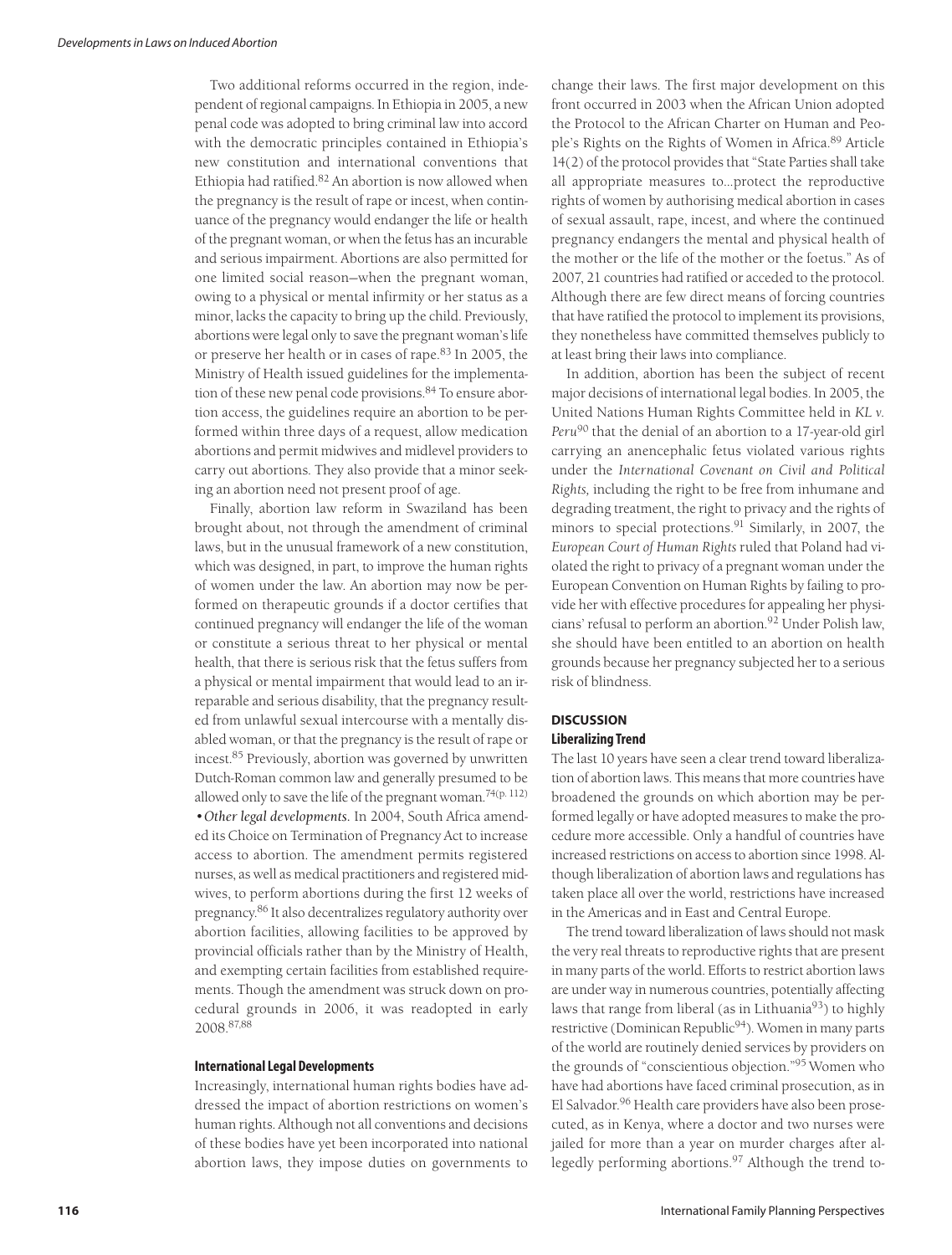ward liberalization of laws tells us a great deal about many governments' evolving positions on abortion, respect for abortion rights is still far from universal.

### **Human Rights**

The negative impact of abortion restrictions on women's survival, health and well-being is a growing concern for human rights bodies, as well as nongovernmental human rights advocates. Abortion law reform has occurred against a backdrop of human rights advocacy at the United Nations and in other international, regional and national human rights venues. In some countries, such as Nepal and Swaziland, government reforms of abortion laws have been explicitly motivated by a desire to uphold women's rights. In Colombia, the Constitutional Court was guided by human rights norms in holding that the country's abortion ban was unconstitutional. In Sub-Saharan Africa, abortion law reform has come in the form of reproductive health laws that codify the reproductive rights standards upheld in the 1994 ICPD in Cairo.<sup>98</sup> For the first time, a regional human rights body, the African Union, has approved a protocol that guarantees the right to abortion under certain circumstances, and two human rights tribunals have directed countries, Peru and Poland, to ensure access to abortion when it is legal under national law.

Those opposed to abortion have also invoked human rights in efforts to amend national constitutions or abortion laws to recognize the right to life of the fetus prior to birth. Such provisions are generally aimed at reinforcing statutory prohibitions against abortion, typically stating that life starts at moment of conception or is protected by the state from that point. Lithuania, for example, has included language protecting fetal interests in its draft law restricting access to abortion.

#### **Measuresto Guarantee Accessto Abortion**

An important factor in access to abortion is the regulation of facilities that are authorized to provide abortions and the types of medical providers who are allowed to perform the procedure. Even in countries recognizing multiple grounds for abortion, restrictions on facilities and personnel have placed obstacles in the path of women seeking legal abortions. Some countries, including India and South Africa, have decentralized regulatory control over facilities to allow local officials to approve such facilities. Other countries, such as Ethiopia and Vietnam, have used regulations to make clear that midlevel providers can perform abortion or that medication abortion can be provided in public facilities.

Regulations relating to medical technologies may also affect abortion access. Many governments have now approved medications for nonsurgical abortion, thereby broadening the range of abortion methods from which women can choose. At least 39 countries have registered mifepristone, 35 in the last 10 years. <sup>49</sup> Although Western European countries were among the first to register mifepristone, in recent years, such countries as Tunisia,

India, Hungary and Guyana have approved the drug.

In many countries, access is hampered not by restrictive regulatory procedures, but by the absence of any procedures for obtaining the service. Where laws are restrictive, the lack of regulations makes physicians reluctant to perform any abortions, even those authorized by law, for fear of being subject to prosecution. Most of these laws are contained in penal codes dating from the last century; at the time they were enacted, legislators in all probability thought little about implementation. In Latin America, however, several countries, including Ecuador and Uruguay, have adopted measures that clarify procedures for having an abortion.

Finally, in some countries, such as Thailand, regulations have provided an opportunity to expand previously accepted interpretations of existing laws. By interpreting terms such as "health" to include mental health, these regulations increase the number of women who are eligible for safe abortion in public and private facilities.

#### **CONCLUSION**

The findings of this article and its 1998 predecessor suggest that the trend toward liberalization of abortion laws should be hard to reverse. In a 22-year period, 36 countries have significantly liberalized their abortion laws. An important impetus for many of these changes, particularly over the last 10 years, has been the expansion of the use of human rights principles to support a woman's right to abortion. This basis for reform can only assume greater importance as courts and human rights bodies increasingly hold governments accountable for their duties under human rights law. Women's right to dignity and health entitle them not only to make decisions about abortion, but also entitle them to information, support and access to services. Thus, advocates can call upon governments to expand grounds for legal abortion and to take steps to ensure access to the procedure where it is legal. For governments seeking to meet their obligations under human rights laws, recent progressive developments in abortion laws worldwide may help point the way toward reform.

#### **REFERENCES**

1. The Alan Guttmacher Institute (AGI), Sharing Responsibility: Women, *Society and Abortion Worldwide,* New York: AGI, 1999.

**2.** Rahman A, Katzive L and Henshaw S, A global review of laws on induced abortion, 1985–1997, *International Family Planning Perspectives,* 1998, 24(2):56–64.

**3.** Center for Reproductive Rights (CRR), The world's abortion laws 2007, poster, New York: CRR, 2007.

**4.** World Health Organization, Constitution, Jul. 22, 1946, Preamble, <http://www.who.int/governance/eb/who\_constitution\_en.pdf>, accessed June 15, 2008.

**5.** Cook RJ et al., Legal abortion for mental health indications, *International Journal of Gynecology and Obstetrics,* 2006, 95(2):185– 190.

**6.** Penal Code, promulgated by Law 599 (2000), arts. 122–124.

**7.** Constitutional Court, Decision C-355/06, May 10, 2006, <http:// 190.24.134.68/relatoria/2006/C-355–06.rtf>, accessed June 15, 2008.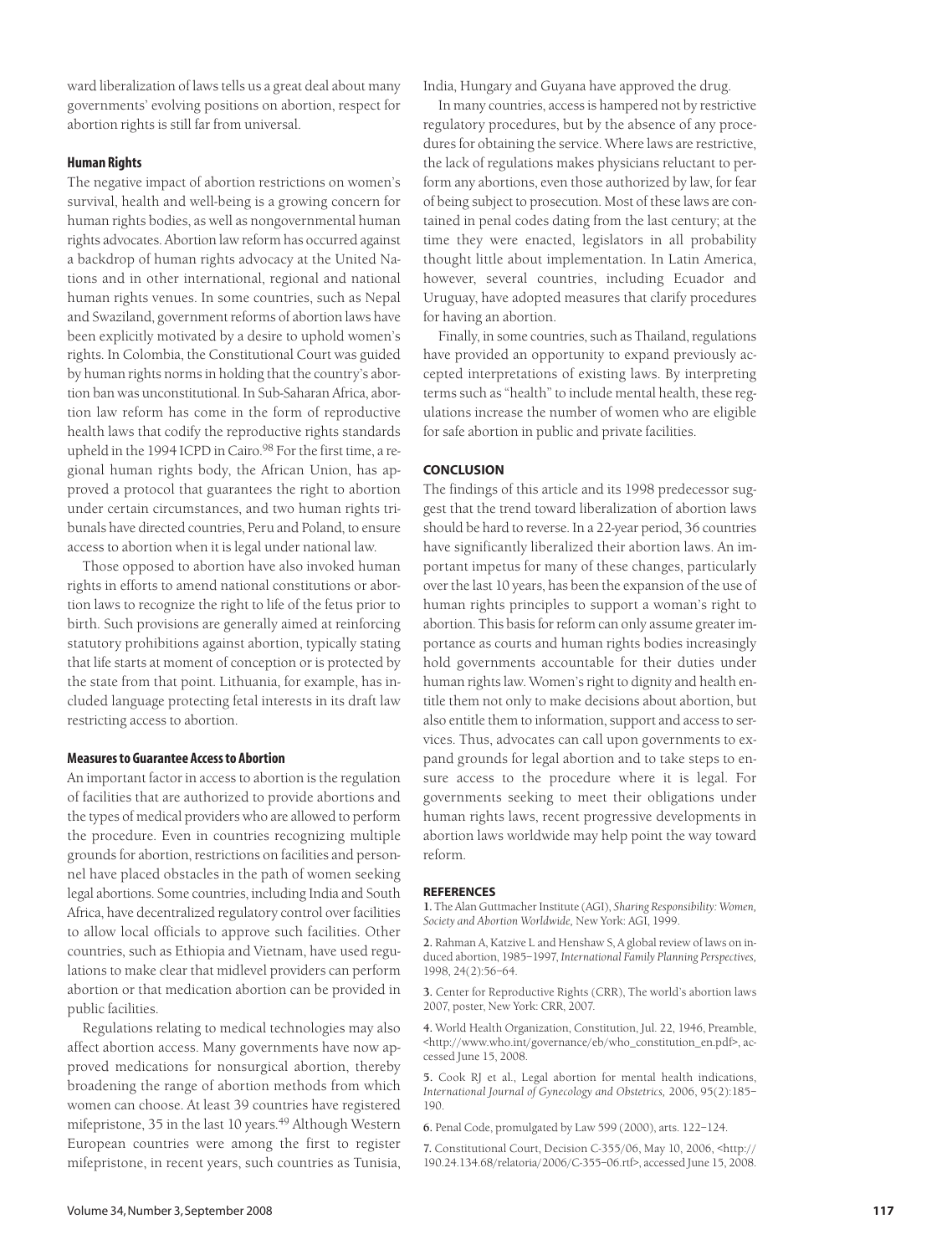**8.** Ministry of Social Protection, Decree No. 4444, 2006, art. 2.

**9.** Criminal Code (2004), arts. 164–166.

**10.** Criminal Code (1992), arts. 117–119.

**11.** Decree No. 1030, Apr. 30, 1997, Book II, Title 1, Chap. 1, arts. 133– 135.

**12.** Population Division, United Nations (UN) Department for Economic and Social Development, *Abortion Policies: A Global Review, Vol. I: Afghanistan to France,* New York: UN, 2001.

**13.** Law No. 603, Oct. 26, 2006, *La Gaceta,* No. 224, 2006.

**14.** Penal Code (1974), art. 165.

**15.** Federal District, Decree reforming the Federal District Penal Code and amending the Federal District Health Law, 2007, art. 1, *Official Gazette of the Federal District,* No. 70, Apr. 26, 2007.

**16.** Federal District, Decree to reform and add various provisions to the Penal Code and the Code of Criminal Procedure of the Federal District of Mexico, arts. 1 and 2, Aug. 24, 2000, <http://www. reproductiverights.org/pdf/GG\_Mexico2000.pdf>, accessed Aug. 21, 2008.

**17.** Federal District, Decree of Jan. 16, 2004, amending articles 145 and 148 of the New Penal Code for the Federal District and adding articles 16 bis (6) and 16 bis (7) to the Health Law of the Federal District.

**18.** Chihuahua, Decree No. 690/06, 2006, *Official Gazette,* No. 103, Dec. 27, 2006.

**19.** Mexico State, Decree No. 165, Mar. 17, 2000.

**20.** Morelos, Decree No. 1221 reforming, amending and repealing various provisions of the Penal Code, Oct. 16, 2000, art. 115.

**21.** Baja California Sur, Penal Code (2005), art. 252, <http://www. cbcs.gob.mx/marco\_juridico/D1525-2.doc>, accessed Aug. 20, 2008.

**22.** Hidalgo, Penal Code (2008), art. 158, <http://www. ordenjuridico.gob.mx/Estatal/HIDALGO/Codigos/ HGOCOD08.pdf>, accessed Sept. 3, 2008.

**23.** Grupo de Información en Reproducción Elegida, El aborto en los códigos penales de las entidades federativas, May 2008, <http:// www. gire.org.mx/contenido.php?informacion=31>, accessed June 15, 2008.

**24.** National Center of Gender Equity and Reproductive Health, Secretary of Health, Circular 2192, Apr. 4, 2006, <http://www.gire. org.mx/publica2/OficioCircular\_SSA\_ILE\_2006. pdf>, accessed June 23, 2008.

**25.** Inter-American Commission on Human Rights, Report No. 21/07, Petition 161–01, Friendly Settlement, Paulina del Carmen Ramírez Jacinto, Mexico, Mar. 9, 2007, <http://www.cidh.org/ annualrep/2007eng/mexico161.02eng.htm>, accessed June 23, 2008.

**26.** Ministry of Public Health, Order No. 369, Aug. 6, 2004, <http://www.mednet.org.uy/dml/enlaces/o369.htm>, accessed June 15, 2008.

**27.** Public Health Code, Dec. 14, 2006, <http://apps.congreso. gov.ec/sil/documentos/autenticos/152531.doc>, accessed June 15, 2008.

**28.** Ministry of Health, Decree No. 1508 on procedures for justification and authorization of pregnancy termination in the national health system in cases permitted by law, Sept. 1, 2005, *Official Journal,* No. 170, Sept. 2, 2005, <http://dtr2001.saude.gov.br/sas/PORTARIAS/ Port2005/GM/GM-1508.htm>, accessed June 15, 2008.

**29.** *Gonzales v. Carhart,* U.S. Case No. 05–380, Apr. 18, 2007, <http:// www supremecourtus.gov/opinions/06pdf/05–380.pdf>, accessed June 15, 2008.

**30.** Legal Code (1963), art. 28, Homicide Chapter, Muluki Ain.

**31.** Center for Reproductive Law and Policy (CRLP) and Forum for Women, Law and Development, *Abortion in Nepal: Women Imprisoned,* New York: CRLP and Forum for Women, Law and Development, 2002, <http://www.reproductiverights.org/pdf/nepal\_2002.pdf>, accessed June 15, 2008.

**32.** Cohen S, Nepal reforms abortion law to reduce maternal deaths, promote women's status, *Guttmacher Report on Public Policy,* 2002, <http://www.guttmacher.org/pubs/tgr/05/2/gr050213.html>, accessed June 15, 2008.

**33.** Legal Code (11th Amendment) Act, 2002, Sept. 26, 2002, <http:// annualreview.law.harvard.edu/population/abortion/NEPAL.abo. htm>, accessed June 15, 2008.

**34.** Taylor & Francis, *The Europa World Year Book 2007,* London: Routledge, 2007.

**35.** U.S. Department of State, *Country Reports on Human Rights Practices,* 2001, <http://www.bhootan.org/usdept/state\_dept\_2001. htm>, accessed June 15, 2008.

**36.** Penal Code (2004), arts. 146–147, <http://www.asianlii.org/bt/ legis/laws/pcob2004145/>, accessed June 15, 2008.

**37.** Thai Medical Council, Regulation on criteria for performing therapeutic termination of pregnancy in accordance with Section 305 of the Criminal Code of Thailand (2005), *Government Gazette,* Vol. 122, Dec. 15, 2005.

**38.** Penal Code, art. 305, <http://annualreview.law.harvard.edu/ population/abortion/Thailand.abo.htm>, accessed June 15, 2008.

**39.** Medical Termination of Pregnancy (Amendment) Act of Dec. 18, 2002, sec. 4, <http://mohfw.nic.in/MTP%20Act%20(Amendment) %202002.htm>, accessed June 15, 2008.

**40.** Cica N, *Abortion Law in Australia,* 1998, <http://www.aph.gov. au/library/pubs/rp/1998–99/99rp01.htm>, accessed June 15, 2008.

**41.** Drabsch T, *Abortion and the Law in New South Wales,* 2005, <http://www.parliament.nsw.gov.au/prod/parlment/publications. nsf/9d987d06713c5f544a2565990002a1c5/4b0ec8db3b4a730dca257 0610021aa58/\$FILE/Abortion%20&%20index.pdf>, accessed June 15, 2008.

**42.** Western Australia, Law No. 15, May 26, 1998, <http:// annualreview.law.harvard.edu/population/abortion/WESTERN%20 AUSTRALIA.abo.htm>, accessed June 15, 1998.

**43.** Western Australia, Criminal Code Act Compilation, 1913, secs. 199–201.

**44.** Australian Capital Territory, Crimes (Abolition of Offence of Abortion) Act, 2002, <http://annualreview.law.harvard.edu/ population/abortion/AUSTRALIAN%20CAPITAL%20TERRITO-RY.abo.htm>, accessed June 15, 2008.

**45.** Australian Capital Territory, Medical Practitioners (Maternal Health) (Amendment) Act, Sept. 9, 2002, <http://annualreview.law. harvard.edu/population/abortion/AUSTRALIAN%20CAPITAL%20TER RITORY.abo.htm>, accessed June 15, 2008.

**46.** Tasmania, Criminal Code (Amendment) Act (No. 2), 2001, <http://www.thelaw.tas.gov.au/tocview/index.w3p;cond=;doc\_id= 123%2B%2B2001%2BGS3%40EN%2BSESSIONAL;histon=;prompt; rec=;term=>, accessed June 15, 2008.

**47.** Tasmania, Criminal Code Act (1924), art. 134.

**48.** Ministry of Health (MOH), *National Standards and Guidelines for Reproductive Health Services,* second ed., Hanoi, Vietnam: MOH, 2004 (available from Ipas Resource Center).

**49.** Gynuity Health Projects, Mifepristone approval, <http://www. gynuity.org/documents/mife\_approval\_2007\_list.pdf>, accessed June 15, 2008.

**50.** World briefing: Europe: Portugal: parliament liberalizes abortion, *New York Times,* Mar. 10, 2007, <http://query.nytimes.com/gst/ fullpage.html?res=9502E3D91331F933A25750C0A9619C8B63&scp=7 &sq=portugal+abortion+law&st=nyt>, accessed June 15, 2008.

**51.** Olson E, Swiss voters lift restrictions on abortion, *New York Times,* June 3, 2002, <http://query.nytimes.com/gst/fullpage.html?res= 9E05E3D6123AF930A35755C0A9649C8B63&scp=4&sq= Switzerland+abortion+law&st=nyt>, accessed June 15, 2008.

**52.** Law No. 16 of 2007 on exceptions to the criminality of voluntary interruption of pregnancy, *Diario da República,* pt. 1, No. 75, Apr. 17, 2007.

**53.** Law No. 6 of 1984 specifying certain exceptional cases where voluntary termination of pregnancy is permissible, *Diario da República,*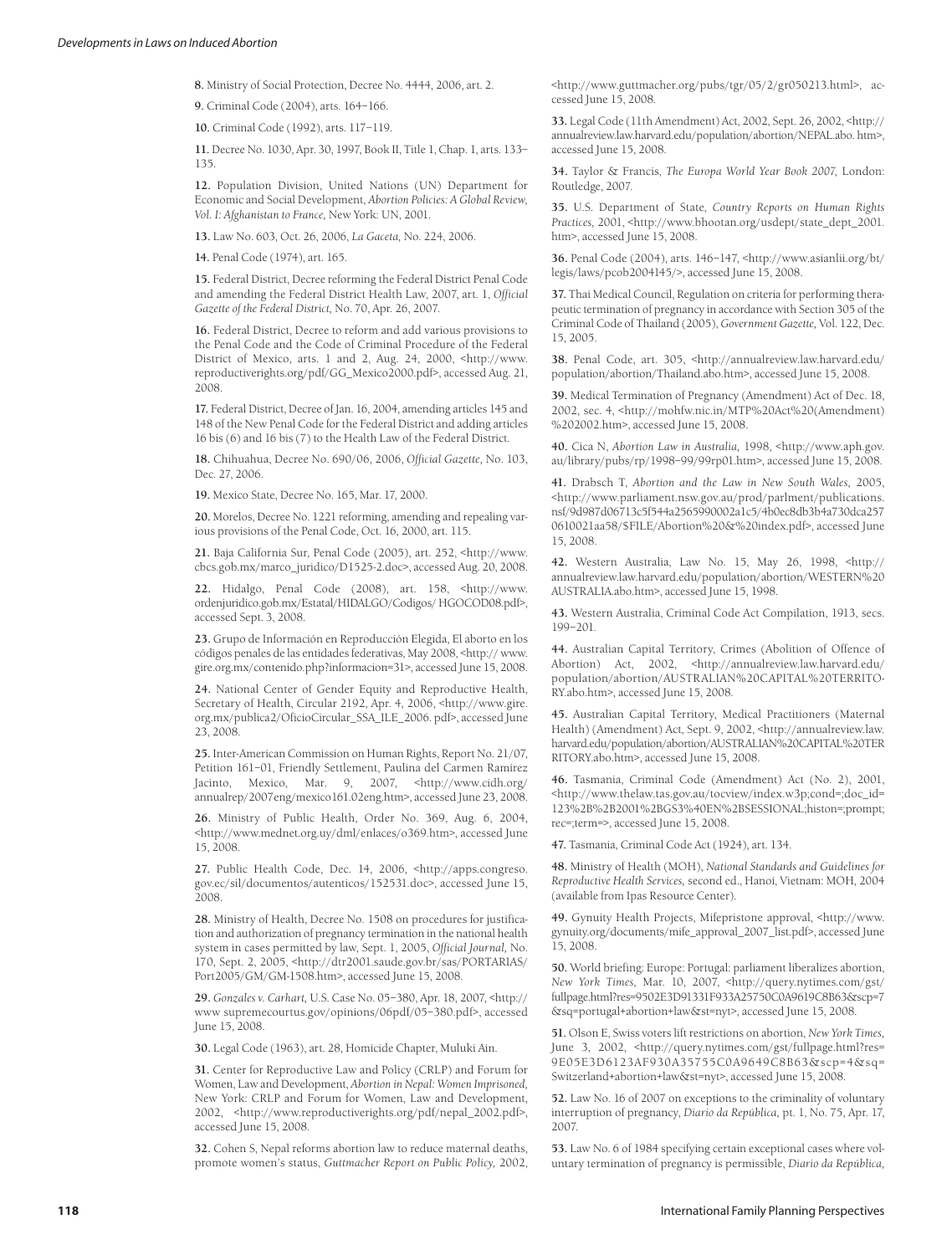pt. 1, No. 109, May 11, 1984, translated in *International Digest of Health Legislation,* 1984, 35(4):768–770.

**54.** Penal Code, art. 119(2), Amendment of Mar. 23, 2001, adopted by referendum on Sept. 12, 2002.

**55.** Penal Code (1942), arts. 118–212.

**56.** Law No. 588 of July 4, 2001, on voluntary interruption of pregnancy and on contraception, *Official Journal,* No. 156, July 7, 2001, p. 10823.

**57.** Law on the termination of pregnancy and the law on sterilization and castration as amended by Law No. 435 of June 10, 2003, *Lovtidende,* pt. A, No. 86, June 11, 2003.

**58.** Law No. 595 of June 12, 1974, as amended by Law No. 998 of Dec. 4, 2007, <http://www.notisum.se/index2.asp?sTemplate=/template/ index.asp&iMenuID=331&iMiddleID=285&iParentMenuID= 236& iLanguageID=1>, accessed on August 17, 2008.

**59.** *Family Planning Association of Northern Ireland v. Ministerfor Health, Social Services and Public Safety,* Northern Ireland Law Reports 188 (Ct. App. 2005).

**60.** Act LXXXVII on the Amendment of Act LXXIX on the protection of foetal life, June 20, 2000, cited in International Helsinki Federation for Human Rights, *Women 2000: An Investigation into the Status of Women's Rights in Central and South-Eastern Europe and the Newly Independent States,* Nov. 5, 2000, <http://www.ihf-hr.org/ viewbinary/viewdocument.php?download=1&doc\_id=2060>, accessed Aug. 17, 2008.

**61.** CRR, Hungarian government fails to ensure women's human rights, Mar. 22, 2002, <http://www.reproductiverights.org/pr\_02\_ 0322hungary.html>, accessed June 15, 2008.

**62.** Katzive L and Rahman A, Central and Eastern Europe: an examination of abortion laws in the global context, 2001, <http:// health.osf.lt/en/archive/2001/abortion\_january/martinez\_glbl\_abrt\_ law.htm>, accessed June 15, 2008.

**63.** Law of Jan. 31, 2002, on sexual and reproductive health, as amended by a Law of Jan. 29, 2004, <http://www.ttc.lv/index. php?&id= 10&tid=50&l=EN&seid=down&itid=13854>, accessed June 15, 2008.

**64.** Cabinet Regulation No. 590, Organisational Procedures for the Termination of Pregnancy, Oct. 28, 2003, <http://www.ttc.lv/index. php?&id=10&tid=71&l=EN&seid=down&itid=14368>, accessed June 15, 2008.

**65.** Decree No. 485 on the list of social indications for induced termination of pregnancy, Aug. 11, 2003.

**66.** Law of June 15, 2005.

**67.** Law on Islamic Penalties, Law No. 586 of 1991, <http: //annualreview.law.harvard.edu/population/abortion/Iran.abo.html>, accessed June 15, 2008.

**68.** Policy Project, Conakry Forum on Promotion of Family Planning through Advocacy and Legislative Reform, A milestone in the FP/RH policy environment in francophone Africa, June 2003, <http://www. policyproject.com/pubs/countryreports/Conakry\_ Summary.pdf>, accessed June 15, 2008.

**69.** Law No. 043 of 1996/ADP amending the Penal Code (1996), arts. 383 and 387, <http://annualreview.law.harvard.edu/population/ abortion/BURKINA%20FASO.abo.htm>, accessed June 15, 2008.

**70.** Law No. 04 of Jan. 24, 2003 on reproductive and sexual health, art.17, <http://annualreview.law.harvard.edu/population/abortion/ BENIN.abo.htm>, accessed June 15, 2008.

**71.** Law adopting and promulgating the law on reproductive health, July 10, 2000, art. 10, <http://annualreview.law.harvard.edu/ population/abortion/GUINEA.abo.htm>, accessed June 15, 2008.

**72.** Law No. 005 of Jan. 10, 2007, on reproductive health, art. 42, <http://annualreview.law.harvard.edu/population/abortion/TOGO.abo. htm>, accessed June 15, 2008.

**73.** Code of Medical Ethics (1973).

**74.** Population Division, UN Department for Economic and Social Development, *Abortion Policies: A Global Review, Vol. III: Oman to*

*Zimbabwe,* New York: UN, 2002.

**75.** Penal Code (1966), art. 269.

**76.** Law No. 06/PR/2002 on the promotion of reproductive health, 2002, art. 14, <http://annualreview.law.harvard.edu/population/ abortion/CHAD.abo.htm>, accessed June 15, 2008.

**77.** Law of May 24, 2006, on reproductive health, <http://www. unfpa.ne/docs/loitypesr.pdf>, accessed June 15, 2008.

**78.** Decree No. 55–1591 of Nov. 28, 1995, concerning the professional code of ethics, art. 38.

**79.** Penal Code (1961), art. 295.

**80.** Law No. 02–44 of June 24, 2002, on reproductive health, art. 13, <http://annualreview.law.harvard.edu/population/abortion/MALI. htm>, accessed June 15, 2008.

**81.** Penal Code (1961), art. 176.

**82.** Proclamation No. 414 of 2004 on the criminal code of the Federal Democratic Republic of Ethiopia, art. 551.

**83.** Penal Code (1957), art. 534.

**84.** Federal Ministry of Health (FMOH), Technical and procedural guidelines for safe abortion services, Addis Ababa, Ethiopia: FMOH, 2006.

**85.** Constitution, July 26, 2005, <http://www.gov.sz/>, accessed June 15, 2008.

**86.** Choice on Termination of Pregnancy Amendment Act, 2004, *Government Gazette,* No. 27267, Feb. 11, 2005, <http://www. info.gov.za/gazette/acts/2004/a38–04.pdf>, accessed June 10, 2008.

**87.** Constitutional Court, *Doctors for Life International v. the Speaker of the National Assembly and Others,* Aug. 17, 2006, <http://www. constitutionalcourt.org.za/Archimages/7606.PDF>, accessed Aug. 17, 2008.

**88.** Choice on Termination of Pregnancy Amendment Act, 2008, *Government Gazette,* No. 30790, Feb. 18, 2008, <http://llnw. creamermedia.co.za/articles/attachments/11965\_a1-08.pdf>, accessed Aug. 17, 2008.

**89.** African Union, *Protocol to the African Charter on Human and People's Rights on the Rights of Women in Africa,* 2003, <http://www.achpr.org/ english/ info/women\_en.html>, accessed June 15, 2008.

**90.** UN, Human Rights Committee, *KL v. Peru,* 2005.

**91.** UN, International covenant on civil and political rights, *United Nations Treaties Series,* 1976, Vol. 999, p. 171.

**92.** Council of Europe, European Court of Human Rights, *Tysiac v. Poland,* 2007, <http://cmiskp.echr.coe.int/tkp197/viewhbkm.asp? action=open&table=F69A27FD8FB86142BF01C1166DEA398649& key=61401&sessionId=961717&skin=hudoc-en&attachment=true>, accessed June 15, 2008.

**93.** Reg. No. XP-432(3), Act of the Republic of Lithuania on the protection of human life in the prenatal stage.

**94.** CRR, Inter-American Commission issues landmark statement declaring Nicaragua's abortion ban jeopardizes women's human rights, Dec. 1, 2006, <http://www.reproductiverights.org/pr\_06\_1201IAC Nicaragua.html>, accessed June 15, 2008.

**95.** Dickens B, Conscientious objection: a shield or a sword? in: McLean SAM, ed., *First Do No Harm: Law, Ethics and Healthcare,* Aldershot, UK: Ashgate, 2006, pp. 337–351.

**96.** CRR, *Persecuted: Political Process and Abortion Legislation in El Salvador: A Human Rights Analysis,* New York: CRR, 2001, <http:// www.reproductiverights.org/pub\_bo\_perse.html>, accessed on Aug. 17, 2008.

**97.** CRR and FIDA Kenya, *Supplementary Information on Kenya, Scheduled for Review by Human Rights Committee during its 83rd Session, Feb. 27, 2005,* 2004.

**98.** UN, Programme of Action of the International Conference on Population and Development, Cairo, Egypt, Sept. 5–13, 1994, U.N. Doc. A/CONF.171/13/Rev.1, 1995.